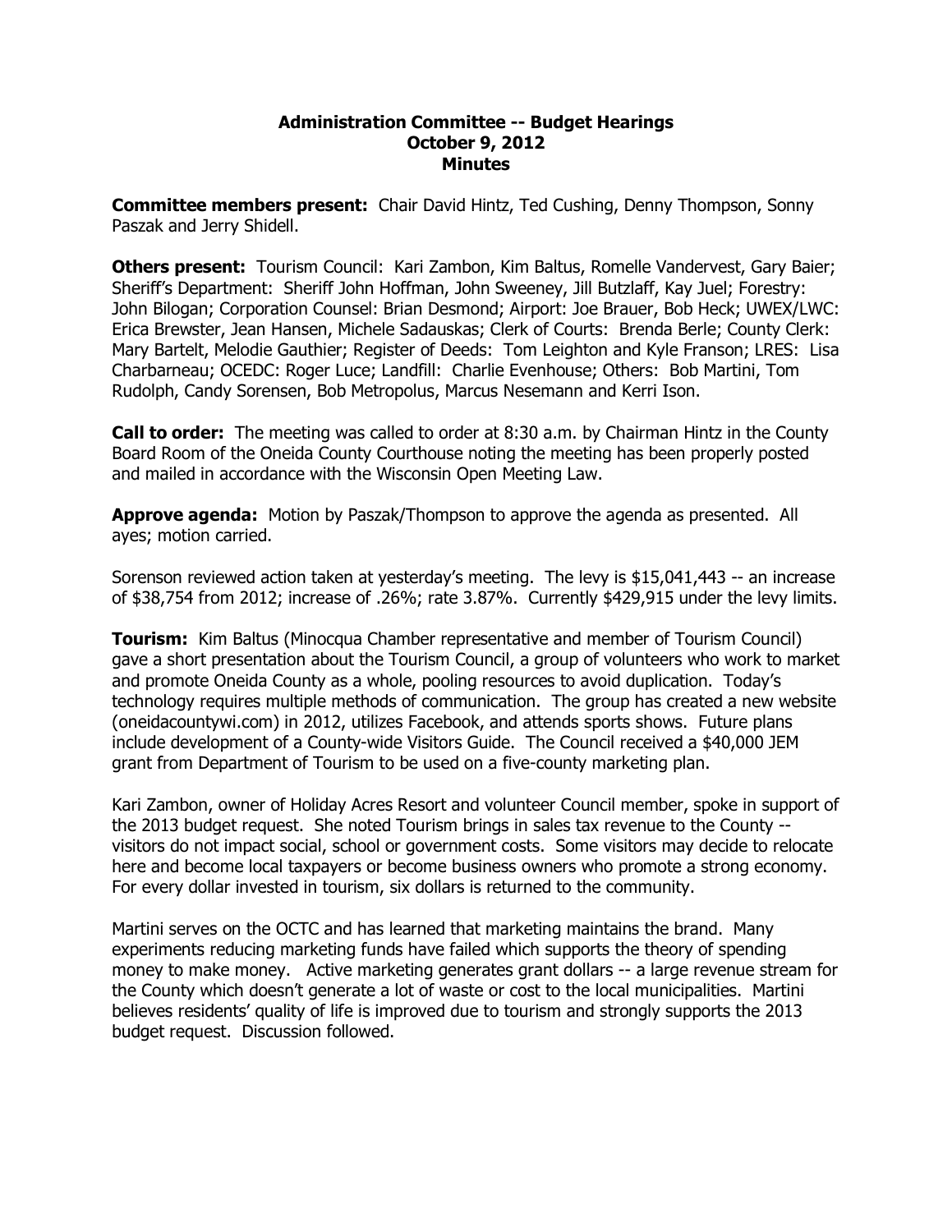Baier has been involved with the Council since its inception and represents ITBEC on the Council. The Council has helped bring the Chambers together for a common goal. Cushing commended the OCTC on the job they've done since the Council started.

Shidell commented on sales tax revenue. He also felt that if the County contributes \$100,000 to the budget, other partners don't have a lot of "skin in the game". He believes if other partners put more into it, it will be valued more. Zambon noted that members contribute dues but also do promotion with their own funds to enhance the Oneida County advertising budget. Lengthy discussion followed.

Motion by Cushing/Hintz to approve the Tourism budget as presented. Shidell/Thompson offered an amendment to reduce the Tourism budget request to \$75,000. Discussion followed. Roll call vote on amendment: Shidell-aye; Hintz-nay; Paszak-nay; Thompson-nay; Cushing; nay. Motion failed.

Motion by Paszak/Shidell to amend the Tourism budget to \$85,000. Roll call vote: Thompson aye; Paszak-aye; Shidell aye; Cushing-nay; Hintz-nay. Motion passed.

Motion by Cushing/Thompson to approve the amended Tourism budget of \$85,000. Roll call vote: Cushing-aye; Thompson-aye; Paszak-aye; Hintz-aye; Shidell-aye. Motion carried.

**Sheriff's Department:**  Sheriff Hoffman has made every possible attempt to submit a realistic budget in line with the strategic planning process, hoping that public safety remains a priority in budget process. He noted the state prisons are beyond capacity. The Department will continue to work with State of WI and Secretary of Corrections to bring back state prisoners to increase revenue. There continues to be high demand for recreational law enforcement services which will enhance tourism; work continues with the same number of deputies in the summer months. Criminal drug abuse has caused significant resources to be used by the department and will continue to be a challenge in 2013. There are no special project funds requested for 2013. The Department will continue use of existing county personnel to maintain radio equipment, share services with other county departments and continue to use Highway mechanics as needed.

Sweeney appreciates support from Sorenson, Butzlaff and Juel. He also receives a lot of cooperation from ITS, Buildings &Grounds and the Highway Department to get things done with existing resources. Technology can help control costs and keeps employee costs down.

Thompson questioned inmate housing revenue. Hoffman believes Oneida County will still house a small number of state inmates. State prisons are over capacity so the State will need to make a decision on housing; Hoffman plans to work to bring some state prisoners back. Currently the jail houses 85-115 inmates but has the capacity for 160. Sweeney noted there is an inmate classification system used to keep first-time offenders away from violent criminals.

Shidell noted there was a significant savings after settling the contract with the protective employees last year, yet only a \$17,000 saving is anticipated in 2012. Other departments came in under budget without these savings but the Sheriff's Department did not. Discussion followed. Sorenson prepares salaries according to County Code and noted it is not standard procedure for the Sheriff's Department to maintain those savings. Sweeney noted there was an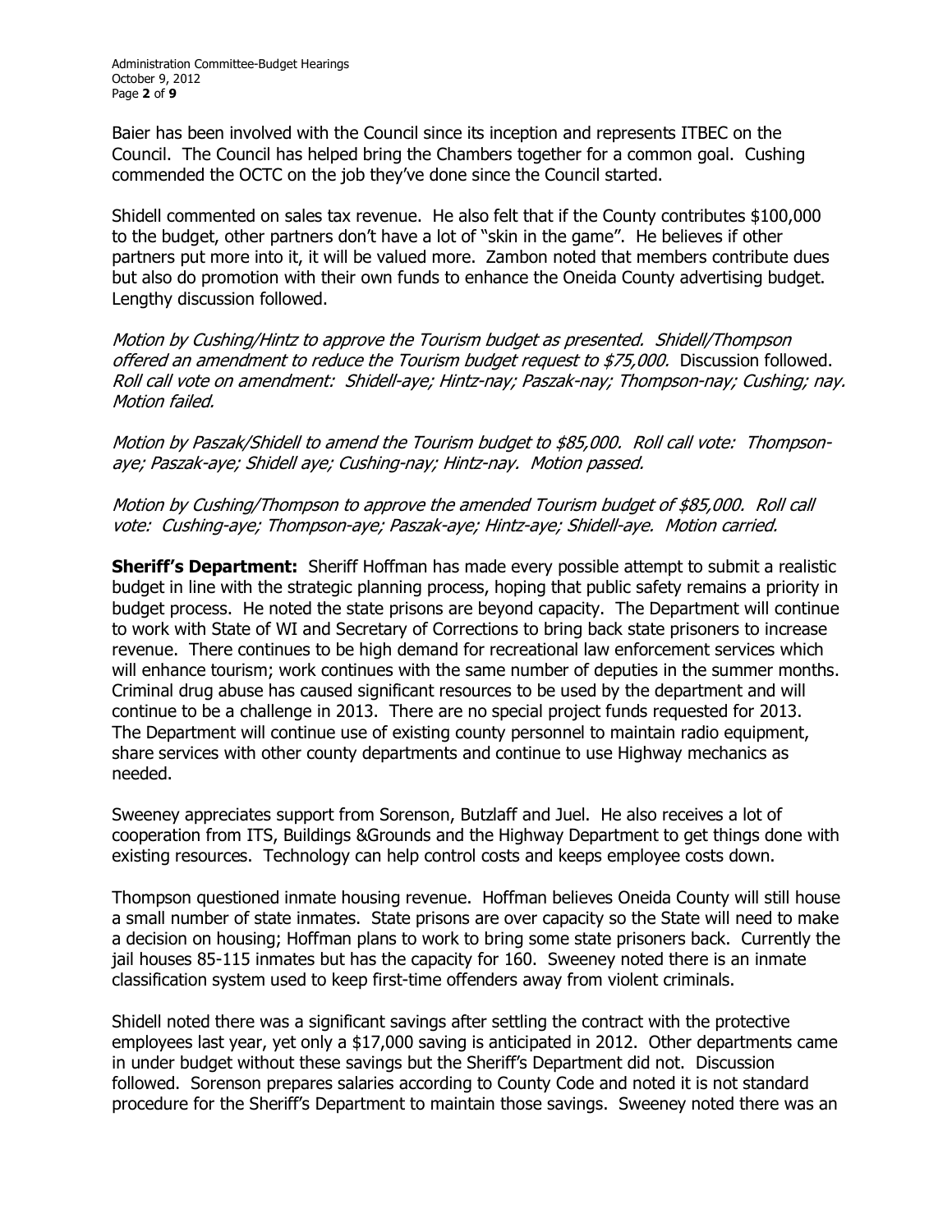increase in contracted food service and contracted health care. He appreciates the assessment and continually tries to provide services within the same budget. The department is constantly looking to provide services with existing personnel, which results in overtime to avoid hiring additional personnel. He noted training is done at overtime rate due to work schedules. Hoffman also noted court services required overtime funds to provide inmate transport using private contractors. Sweeney noted he was not prepared to come in with a zero increase and if that is needed, services will be cut.

Shidell wondered if there is a way to increase revenues. Sweeney noted adjustments have been made to their current fee schedule, helping to increase revenue by \$10,000. He felt that probationary holds could be held accountable to pay according to State Statutes. Shidell discussed the possibility of recouping some of the costs of services provided at the Hodag Country Festival. Sweeney noted a state grant was secured to provide direct services for the Harley Ride; perhaps an extraordinary event fee could be assessed for the Hodag Country Festival.

Shidell questioned the number of 911 dispatch employees needed to handle 4,113 calls for the year. Hoffman noted there are typically two employees per shift as employees handle other incoming calls as well as warrants, stolen property and other duties.

Shidell questioned personal use of patrol cars to commute and the justification behind it. Hoffman noted this practice is not unique to Oneida County and is considered best practice. Take home squads reduce response time and maintenance costs. Deputies are on duty the moment they are in the car and some deputies have special assignments. Hoffman noted squads are used in different ways. Discussion followed.

Shidell questioned advertising. Sweeney noted advertising is done for recruitment and the department works through Labor Relations. There have been times when that line item is not used and has been used to offset other expenses or is returned to the general fund.

Thompson questioned the cost of the Dive Team and the need to continue funding. Hoffman noted the Sheriff's Department is responsible for recovering bodies. Sweeney noted the Dive Team was designed with cost control and best practices in mind. The Dive Team is offset with revenues -- public safety divers are also asked to fundraise. A majority of the team are professionals with other occupations. It is set up to pay \$15/hour when used. Sweeney doesn't recommend going back to former way of recovery.

Paszak wondered if there could be more cooperation with Emergency Management. Hoffman continually looks for efficiencies noting there is some overlap of duties to provide necessary backup.

Martini believes the Sheriff's Department is always looking for efficiencies. They do not have a forecasting device and are required to provide sufficient and timely response. It is important for law enforcement to have flexibility and do duties that are not seen by the citizenry or elected officials.

Baier noted the Oneida County Sheriff's Department ranks in the top 10% with Aegis Insurance. He is part of the claims committee and noted this ranking allows the County to have lower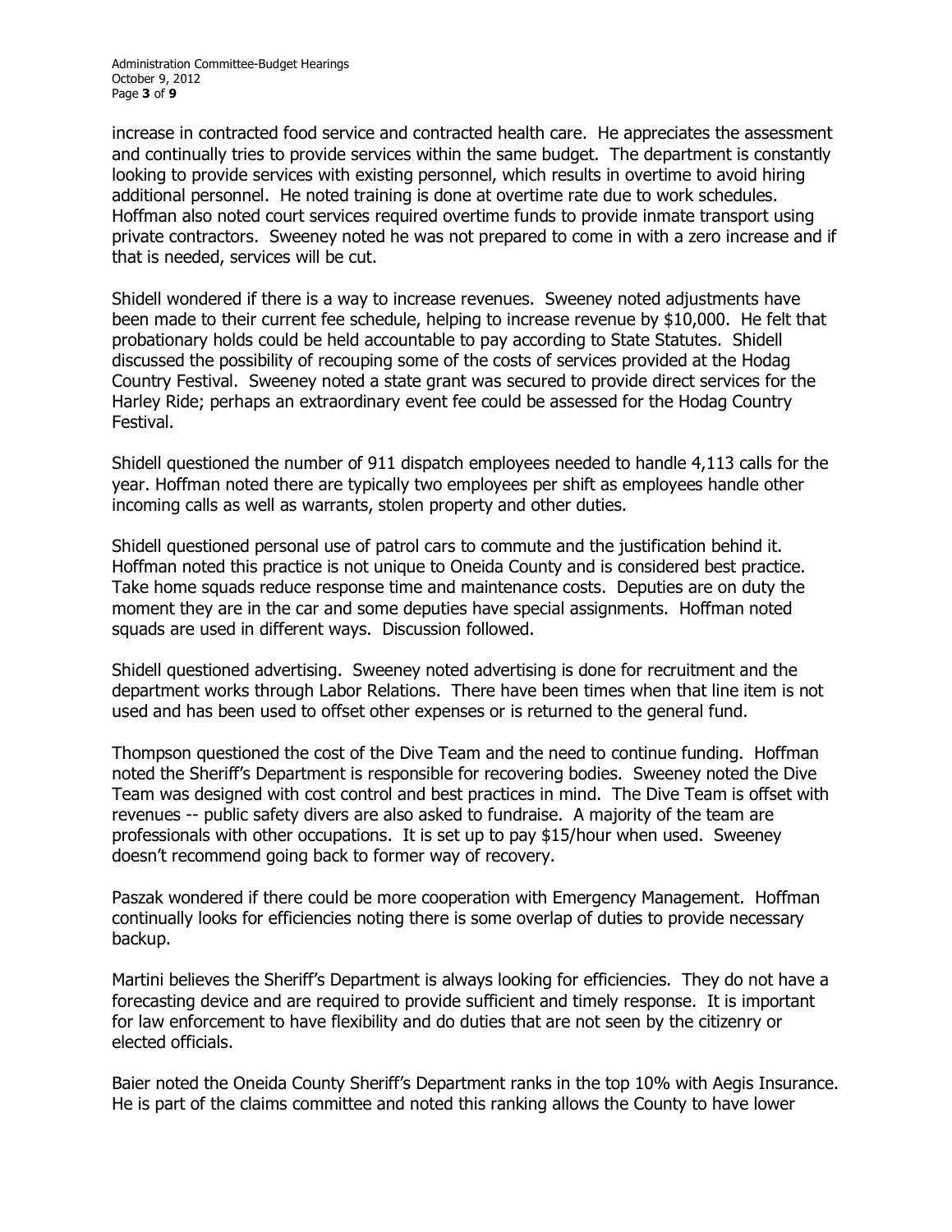insurance rates. As the Nokomis Town Chair, he feels fortunate to have a deputy living in his township to provide a presence.

Cushing noted the Sheriff's Department budget very seldom shows a decrease and believes there will be more issues because of the economic times. Act 10 could be reversed at a cost of \$640,000 -- creating a large hole for Oneida County. The departments have been on a mandatory, zero-increase budget for at least 10 years. He believes additional cuts will cause loss of programs. Cushing voiced his agreement regarding a large assembly fee for Hodag Country Fest.

Motion by PaszakThompson to approve the agenda for 2013 for Oneida County Sheriff's Department as presented. Discussion followed. All ayes; motion carried.

Five minute recess; reconvene at 9:30 a.m.

**Forestry:** Bilogan provided an estimated \$716,000 profit for 2012; budgeted \$800,000 revenue for 2013. Changes include elimination of one full-time employee, contracted trail grooming, decrease in parks budget by \$9,000 due to the elimination of Town Line Park with a slight increase in stumpage revenue.

Shidell felt employees are doing a job that could be done by the private sector on an as needed basis. Bilogan noted there are 82,000 acres of forest and the department goal is to set up 2,000 acres in timber each year and sells based on the market. Foresters are involved in mapping, sales administration, wildlife projects, road projects and recreation programs. Staff is skilled in land management, not just forestry. There is continuity to manage the forest on county property. Consistency and history are important to maintain forest certification. Bilogan doesn't see contracted foresters working for Oneida County, but notes some outside LTEs will be hired. Discussion followed regarding state/federal forests and the possibility of working together. Martini urged caution as federal forests are subject to a lot more lawsuits.

### Motion by Cushing/Thompson to accept the Forestry budget as presented. Discussion followed. All ayes; motion carried.

**Airport Commission:** Heck noted the Airport has been a joint city/county venture (50/50) since 1947. Growth of the Airport has been tremendous since 1975 and the economic benefit over the last 25 years (including tourism and business) has exceeded \$500 million. There are 75 employees on the general grounds with 1,100 jobs created because of the Airports. Airports build cities -- there are other businesses looking to establish at the Airport. Skywest/Delta will be providing service beginning 1/4/13 with two non-stop jet service flights from Rhinelander to Minneapolis. Delta services 5,500 cities and Heck expects excellent fares, growth in markets and the possibility of extra flights in the future. Heck also noted the City of Rhinelander approved the Airport's 2013 budget as submitted.

Brauer provided an amended budget reducing request by \$20,000 to reflect the continued rent to be paid for UWEX and Land Conservation. He also provided subsidy comparison worksheet, requesting \$7,500 to cover storm water charges.

The Airport has been fortunate to have two carriers in the past, but the future is one carrier in a city the size of Rhinelander. If the market performs well, extra flights may be added and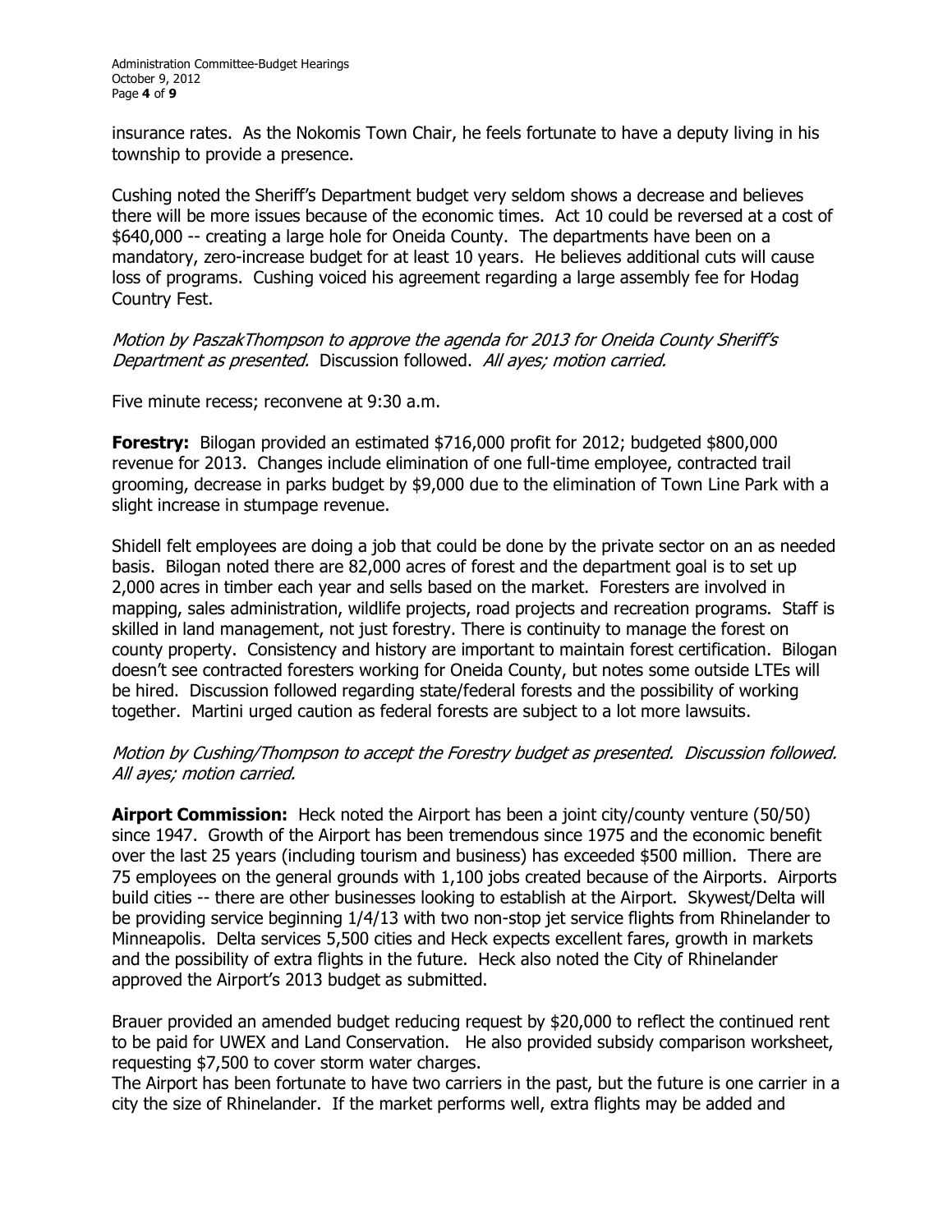frequent flier miles may be brought back. He noted the employee share program with Oneida County worked out very well and thanked the County for the opportunity. Airport employees have not received wage increases in several years. To reduce costs, some weather services have been eliminated, uniform costs have been eliminated; janitorial services and the meter size in the new fire house were reduced.

Shidell questioned if changes to the workforce have been made (except for the employee share program) since enplanements are down. Brauer noted employees cannot be cut due to federal aviation mandates.

Motion by Cushing/Paszak to approve the Airport budget as amended. Discussion followed regarding storm water costs. All ayes; motion carried.

**Corporation Counsel:** Desmond noted the majority of the services are mandated. If a particular service is not mandated, it is still a good idea to protect the County. Thompson questioned whether a vacancy would be replaced with a county employee versus a contracted employee. Desmond noted there would be more control with a county employee as well as availability for emergency situations. One Counsel works mainly with Child Support but also provides backup to other staff.

Sorensen is seeking more collaboration of departments who deal with human needs. Desmond noted the office already works with the Sheriff's Department and Social Services. The office is also part of a Tri-County Association and a representative works collaboratively with that group.

# Motion by Thompson/Paszak to accept the Corporation Counsel 2013 budget as presented. All ayes; motion carried.

**UWEX/LWC:** Brewster provided handout reviewing goals used in the budgeting process. Staff is working to create efficiencies within UWEX/LWC but still maintain high-quality educational programming and address community needs as they arise. Efficiencies include sharing support staff; maximizing position sharing; implementing community assessment and county vacancy analysis; development of a plan to move the office to maximize efficiencies/use of space and technology resources from the state at no cost to county. She noted UWEX/LWC must also be able to meet state funder expectations and deliver results. Brewster provided spreadsheet listing average of dollars leveraged in 2011 and noting a return of \$2.16 for every dollar of tax levy invested. She noted the 4H Leaders Association generates and manages funds used for programming, scholarships and capital equipment. WNEP is a federally funded program for counties with a Family Living Program. Programming is provided to increase nutrition levels, specifically to low income audiences. This program brings in \$87,051 in federal flow through dollars. WNEP also spearheads the Backpack Program through the RAFP, fundraising \$11,000 this past school year. NWS is a financial education program funded by donations and fees--UWEX provides in-kind office space. Fair is ending negatively in 2012 which will be covered by UWEX budget. In 2013 Fair the Coordinator will be a volunteer but requesting an LTE Treasurer.

Brewster noted the department is in the vacancy review process for the 4H/Youth Development agent. Visioning sessions have been held and the issue will be taken to LRES. The state liaison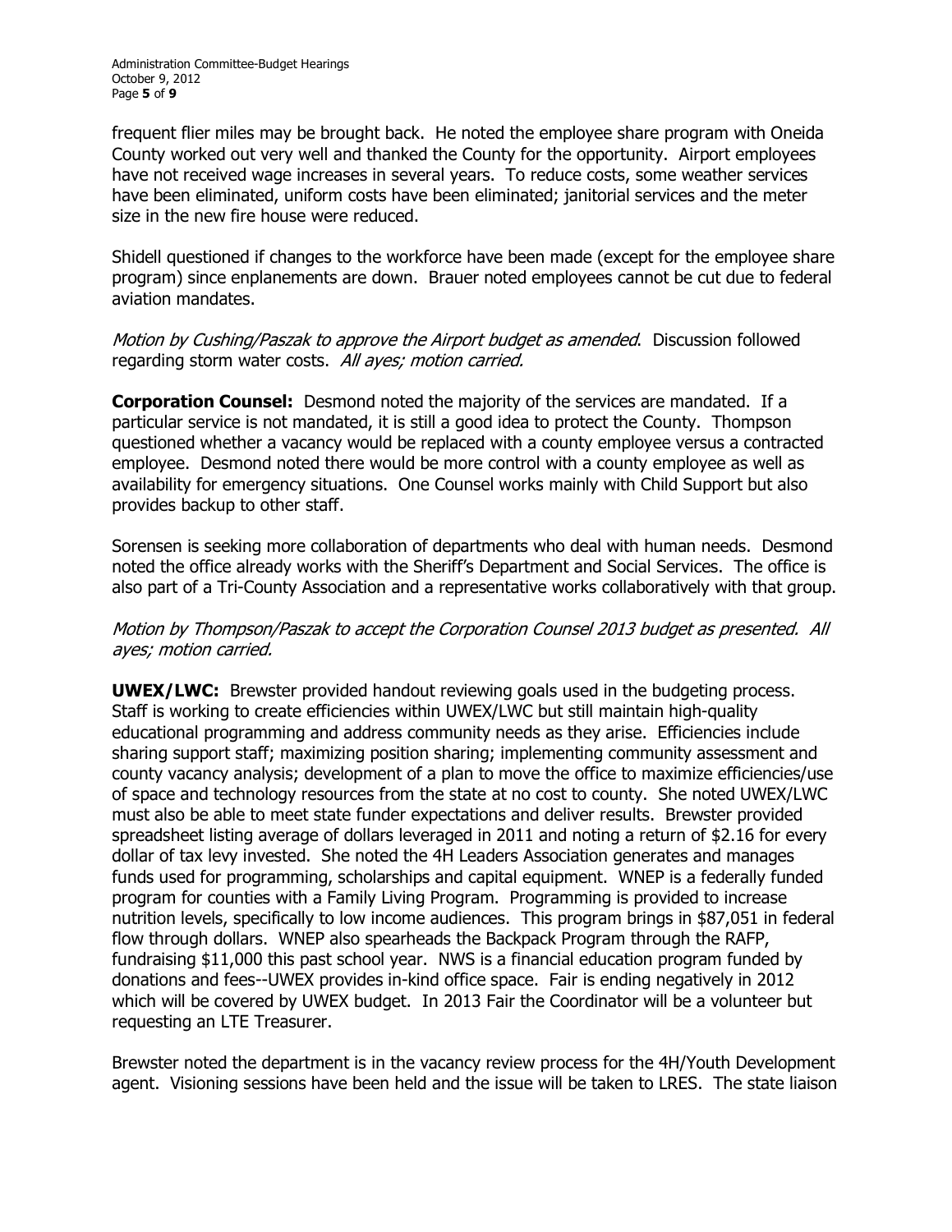report has been submitted recommending a 100% time agent position. Staff is investigating opportunities to share with other counties.

Candy Sorensen noted the nutrition program provides high end education with good participation. She us also supportive of the 4H/Youth Development program noting a lot of funding is allocated to seniors; there is a need to spend time on youth to avoid incarceration.

Shidell referenced the number of youth enrolled in the 4H program and noted the County does not provide direct subsidy to other youth programs such as Boy Scouts, Girl Scouts, Campfire, YMCA or RIA. He does not favor supporting the 4H position when the other youth organizations are supported by volunteers. If the school systems feel this is a valuable program, it should be a school system program.

Martini noted it is a youth development program which provides a collaborative role with the other programs and the goal is to get them working together to ensure continuation. Brewster noted the 4H/YD position was a major player in getting grants to run the CHAMPS program which is now looking for curriculum. The Youth Development program can assist the YMCA by providing evidence-based curriculum. She noted there are gaps in the services for youth due to fees with the other programs. UWEX is held to anti-discrimination laws including financial issues. Another advantage of 4H is that it focuses on adult/youth leadership skills which can be done from home when transportation is an issue.

Motion by Shidell/Thompson to approve funding for a 50% 4H Agent position reducing the budget by approximately \$17,000. Discussion followed. Rudolph noted the County gets a great deal of service for the funding it provides. If one youth is "saved" through Teen Court, it eliminates one out of home placement at a cost to the County of \$90,000/year. Brewster asked for trust and freedom to take this position to LRES to fulfill the County's needs and to look for opportunities to share with other counties.

Candy Sorensen noted other agencies are also hurting and are unable to pick up the slack. There is little left for youth development in schools and the future looks dim. Thompson noted school enrollment is declining in upper grades. Brewster provided demographic information for youth in Oneida County. As the population ages, brain drain increases and young people do not see this as a place to stay, work and raise a family. Disconnecting community from youth will create brain drain and an aging population. A position in youth development can help cross those barriers.

### Roll call vote: Cushing-aye; Thompson-aye; Paszak-aye; Hintz-nay; Shidell-aye. Motion passed.

# Motion by CushingPaszak to approve the amended budget for UWEX/Fair as discussed. All ayes; motion carried.

**Land & Water Conservation:** Hansen presented three budgets: General Land & Water Conservation, Aquatic Invasive Species and Wildlife Damage Program. Land & Water receives funding from DATCP for staffing grants and the cost-share program. The AIS program receives DNR grant funds for the operation of the program, minus wages and fringe. Wildlife Damage is a program for producers needing abatement and control of wildlife species to minimize crop damage as well as the deer donation program for the local food pantries. This funding is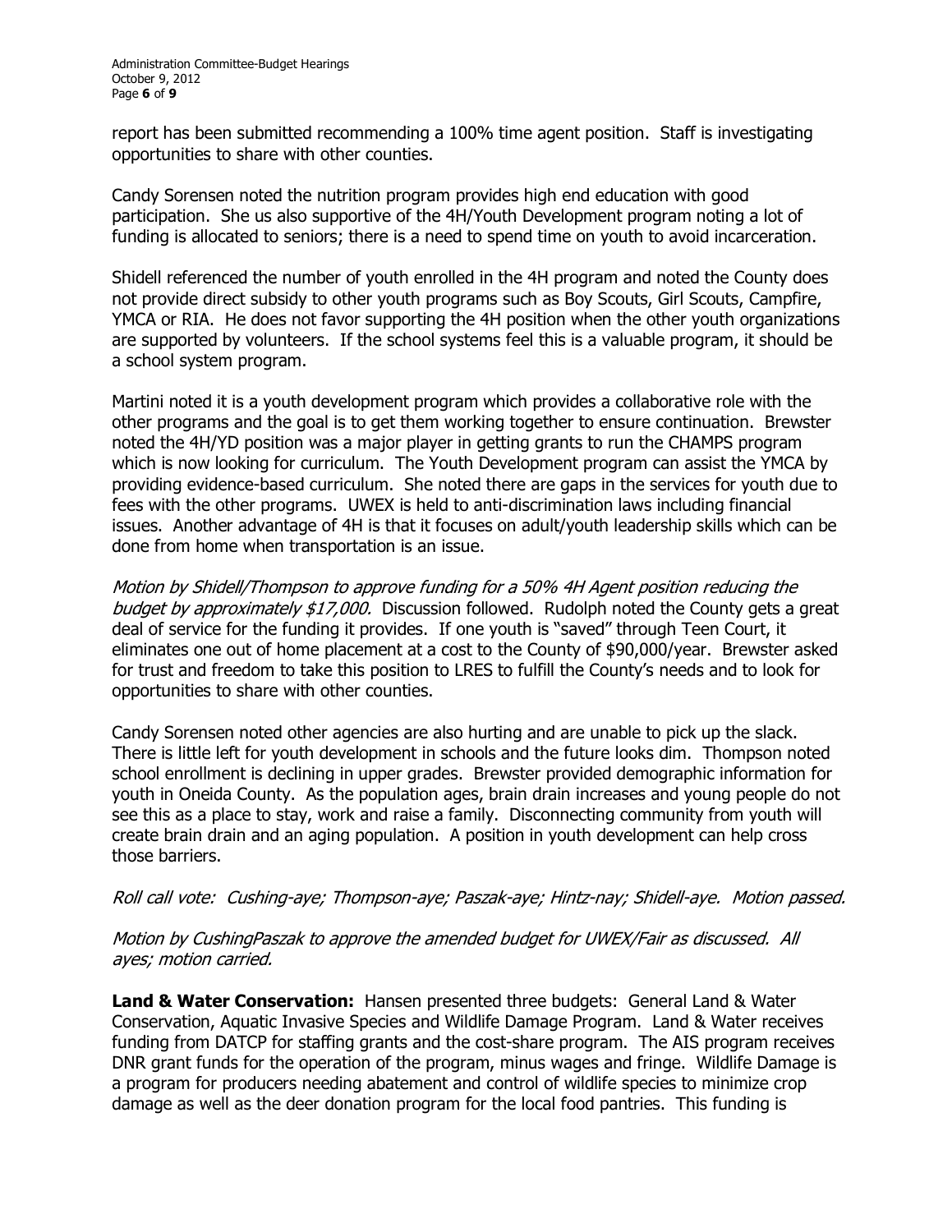provided by USDA/APHIS. Currently the department consists of a County Conservationist, AIS Coordinator and a 40% support staff. Cushing indicated LRES met with staff twice and the reorganization of the department is the best way to make the program whole. Motion by Cushing/Thompson to accept the 2013 LWC budget as presented.

Shidell questioned grant funding. Funding is received from DATCP to help private homeowners reduce issues on the County's land and water. The LWC Five-Year Plan is intended to protect the natural resource base and the grant is used to reach the goal of the plan. Shidell has issues with helping private landowners do things required by law. Martini noted most landowners are not required by law to do most of these projects. In fact, this is a program to protect the public property, which is the lake itself. Cost share monies cannot be used for mitigation or violations. Rudolph felt the department has been squeezed in past years to operate under tight schedule of programming.

# Four ayes; one-nay. Motion carried.

**Clerk of Courts:** Berle provided adjusted estimates for revenue. Bonds and defaults are not revenues of the Clerk of Courts department -- it goes to the general fund. Jail assessment fees are revenue for the Sheriff's Department building and restricted for the jail building. The increase in the budget is due to health insurance costs. Motion by Cushing/Paszak to accept the Clerk of Court budget for 2013. All ayes; motion carried.

Five minute recess; reconvened at 1:30 p.m.

**County Clerk:** Total proposed budget for the County Clerk is \$215,776. Bartelt and Gauthier provided a summary of information regarding use of a mail service versus having the Clerk's office process the daily mail. The mail service provided a quote for 200 pieces per day; however, the office averages 560 pieces per day. The County also receives a commercial base price because the postage meter is certified. Staff does not believe there will be a savings as the mail service does not provide a commercial rate on larger pieces and they also charge for sorting. Hintz suggested using technology to help decrease mail costs. Shidell questioned the need for an actual post office box and the possibility of having the post office deliver it here by suite number. Discussion followed. Motion by Cushing/Paszak to accept the County Clerk's 2013 budget as presented. All ayes; motion carried.

**Property and Liability Insurance:** Bartelt indicated insurance rates have increased. Continuing appropriation fund has a balance of \$134,000. Motion by Shidell/Paszak to reduce line item 531754 from \$25,000 to zero for 2013. Motion by Cushing/Thompson to accept the amended insurance budget for 2013. All ayes; motion carried.

**Register of Deeds:** Franson noted, based on current figures, revenue for transfer tax will be lower in 2013. Discussion followed regarding restricted funds what projects can be done using these restricted funds. Motion by Cushing/Thompson to accept the Register of Deeds 2013 budget as presented. Discussion followed. A reduction in staff is not foreseen as the same number of staff is processing the same amount of transactions as in 1980; workload has not decreased due to technology. All ayes; motion carried.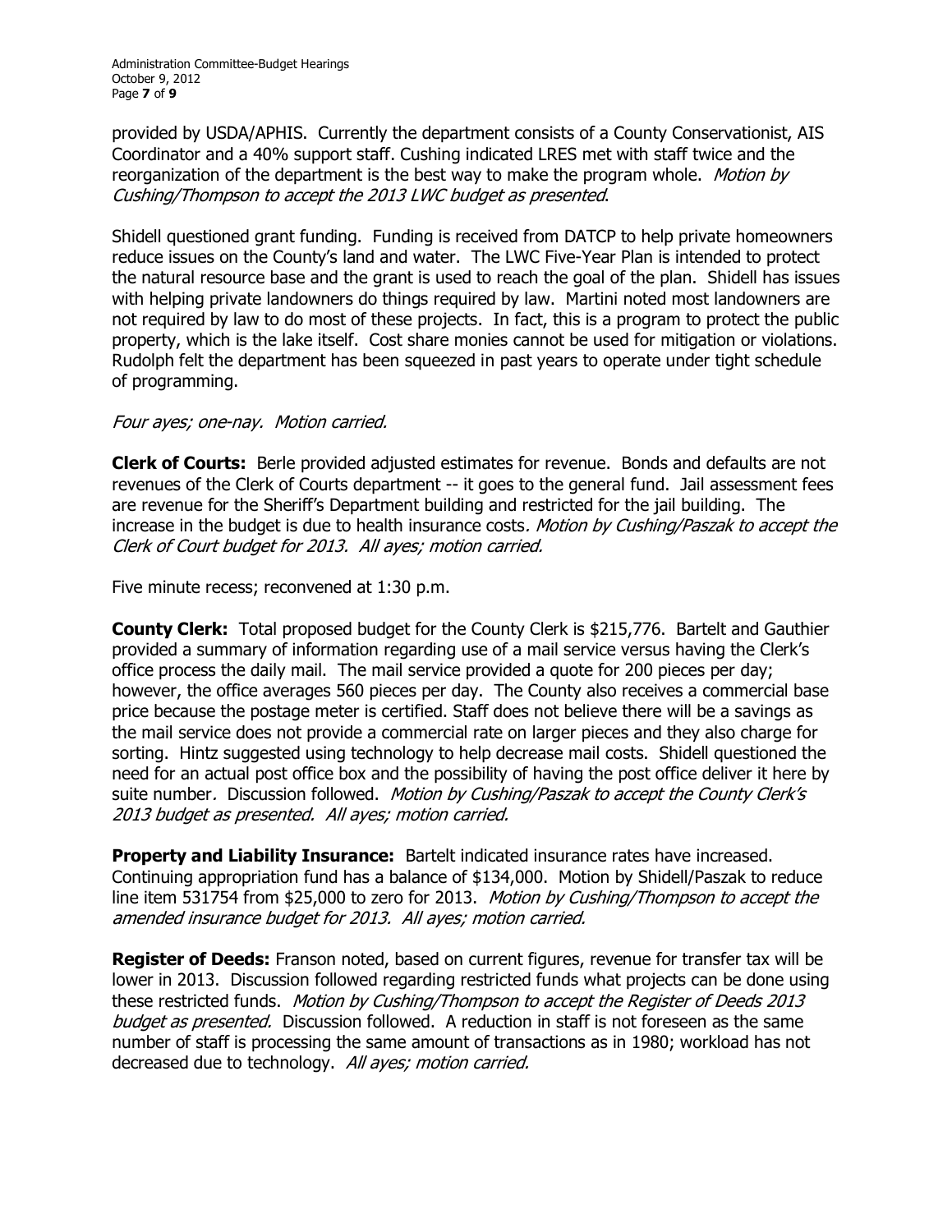**Highway Department:**  Bennett/Wrycha provided a budget comparison for 2001 to 2013. Discussion followed. It was noted the Highway budget was decreased \$100,000 in 2011. Proposed budget is decreased by approximately 2%. Motion by Cushing/Paszak to approve the Highway Department budget as presented. It was noted staff is attempting to do work for intergovernmental agencies to help generate revenue. There are currently 22 union employees and six non-represented employees  $-$  a decrease of six employees over the last three years. All ayes; motion carried.

**LRES:** Charbarneau noted legal fees were decreased by approximately \$6,000 since she, the Finance Director and Corporation Counsel are working together on issues. Discussion followed regarding the title of County Administrator--Charbarneau was appointed, as such, by County Board. Motion by Paszak/Thompson to approve the 2013 LRES budget as presented. All ayes; motion carried.

**Continue with Reserve for Contingency from 10/8/12:** Sorenson continued to review the Reserve for Contingency account. Discussion was held on the following line items: delinquent taxes (decrease), shared revenue (decrease), State Aid PILT (decrease), Indirect ADRC costs, interest earned, sale of fixed assets, sale of county land, miscellaneous revenue and cost allocation vacancy reduction. Contingency fund includes: health insurance changes, general contingency, health insurance (increase), medical examiner (increase), COLA and any out of the ordinary unbudgeted overages. Departments are allowed to request from the Finance Committee 10% of their original budget from the contingency account to help with budget shortfalls. Additional funding from the contingency account requires county board approval. General obligation debt offsets funds coming back from Human Service Center loan, Economic Development loan and debt service. Discussion followed. Motion by Paszak/Shidell to approve the reserve for contingency budget for 2013 as presented. All ayes; motion carried.

**Revolving Loan:** Sorenson noted this is funding coming back to the County through the Revolving Loan account. Motion by Paszak/Thompson to approve the revolving loan budget for 2013 as presented. All ayes; motion carried.

Cushing was excused at 3:24 p.m. Five minute break; reconvene at 3:30 p.m.

**Economic Development:** Luce noted the OCEDC Board has instituted a private sector fundraising plan to increase revenue to enhance things the Corporation can do. He highlighted OCEDC successes over the last year: Printpack project, ABX expansion, HiPro and is currently working with a startup, short-run printing/packaging company. He has also been doing small development/entrepreneurial work in the Minocqua area. Budget request is for \$85,000. Motion by Thompson/Paszak to approve the Economic Development 2013 budget as presented. All ayes; motion carried.

**Landfill:** Evenhouse provided a year-to-date summary, noting the Landfill operates on a cash basis. The Department changed glass vendors from Glass Plus to Strategic Materials, the largest glass recycler in the country, who has the technology to separate glass down to 1/8" inch. This has become a revenue source to help pay off debt to the County. He expects an increase in the cost for the contract with Waste Management which comes due in June. The contract will be let out for bid in November.